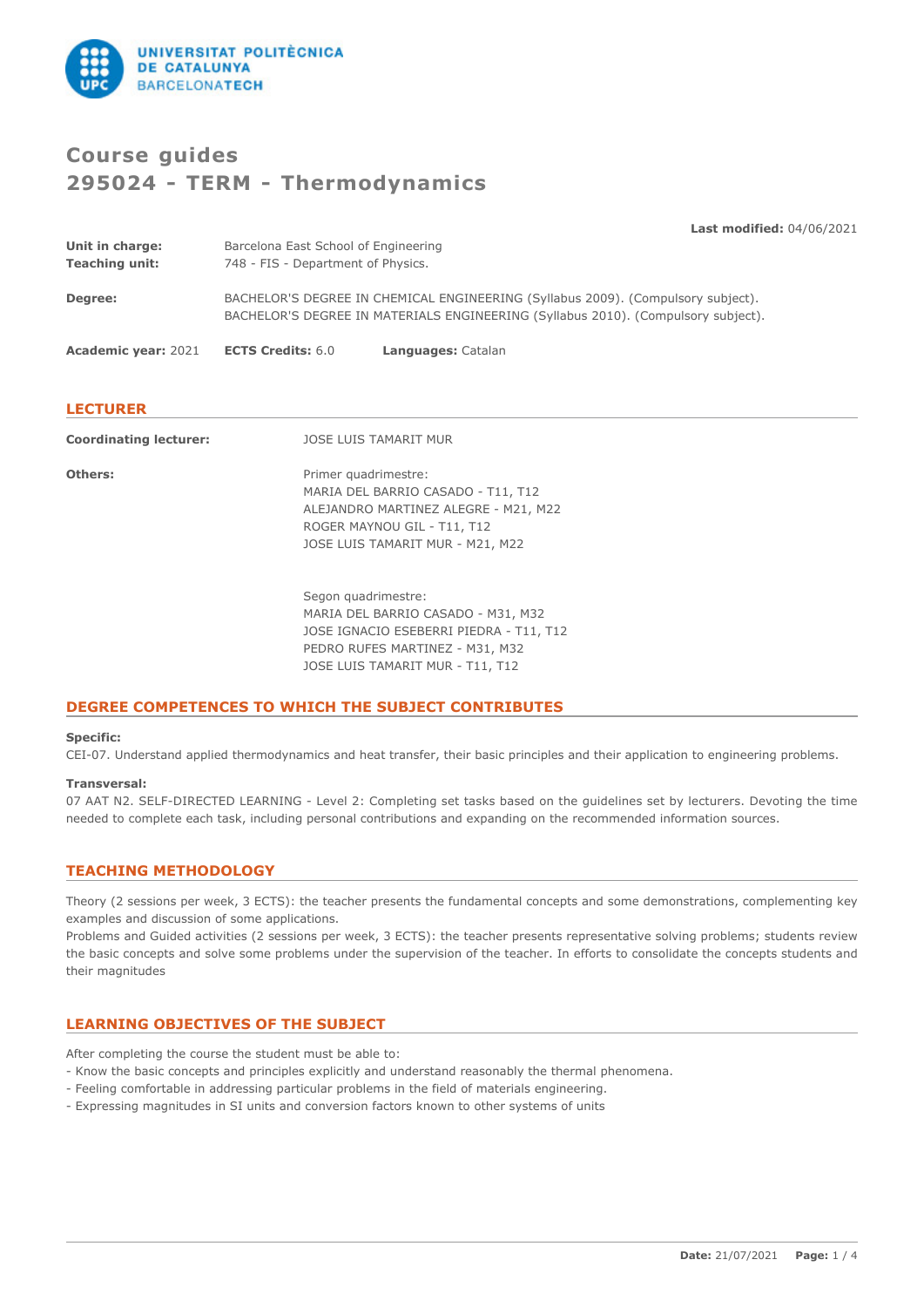

# **STUDY LOAD**

| $ $ Type          | <b>Hours</b> | Percentage |
|-------------------|--------------|------------|
| Hours small group | 7,5          | 5.00       |
| Self study        | 90,0         | 60.00      |
| Hours large group | 52,5         | 35.00      |

**Total learning time:** 150 h

# **CONTENTS**

## **Unit 1: Fundamental Concepts**

### **Description:**

Unit 1. Fundamental concepts

Introduction to thermodynamics. thermodynamic system, thermodynamic variable, state of equilibrium thermodynamic transformation. Zero Temperature principle. Thermometers and empirical thermometric scales

#### **Specific objectives:**

To know the basic vterms of the thermodynamics

**Full-or-part-time:** 4h

Theory classes: 4h

#### **Unit 2: Single and Simple Systems**

## **Description:**

Simple Systems: Definition and Properties. Simple Systems PVT: Thermal equation of state and thermal coefficients. Ideal Gas. Real gases and surface feature PVT. liquid-vapor, solid-liquid and solid steam balances. triple point and critical point. Polymorphism. thermal equations of state of real gas. Law of corresponding states. Compressibility factor

## **Specific objectives:**

To know the fundamental behaviour of the thermodynamic systems

**Related activities:** Laboratory works

**Full-or-part-time:** 10h Theory classes: 10h

## **Unit 3. Calorimetry and Heat Propagationnglish**

## **Description:**

Heat capacity. Specific heat. Heat transfer. Thermal conductivity. Fourier law. Driving: one-dimensional and stationary. dimensional transient conduction. Heat convection. thermal black-body radiation. Stefan-Boltzmann law and Wien law.

## **Specific objectives:**

To know the the fundamental concepts of heat and its propagation

**Related activities:** Laboratory works

**Full-or-part-time:** 9h Theory classes: 9h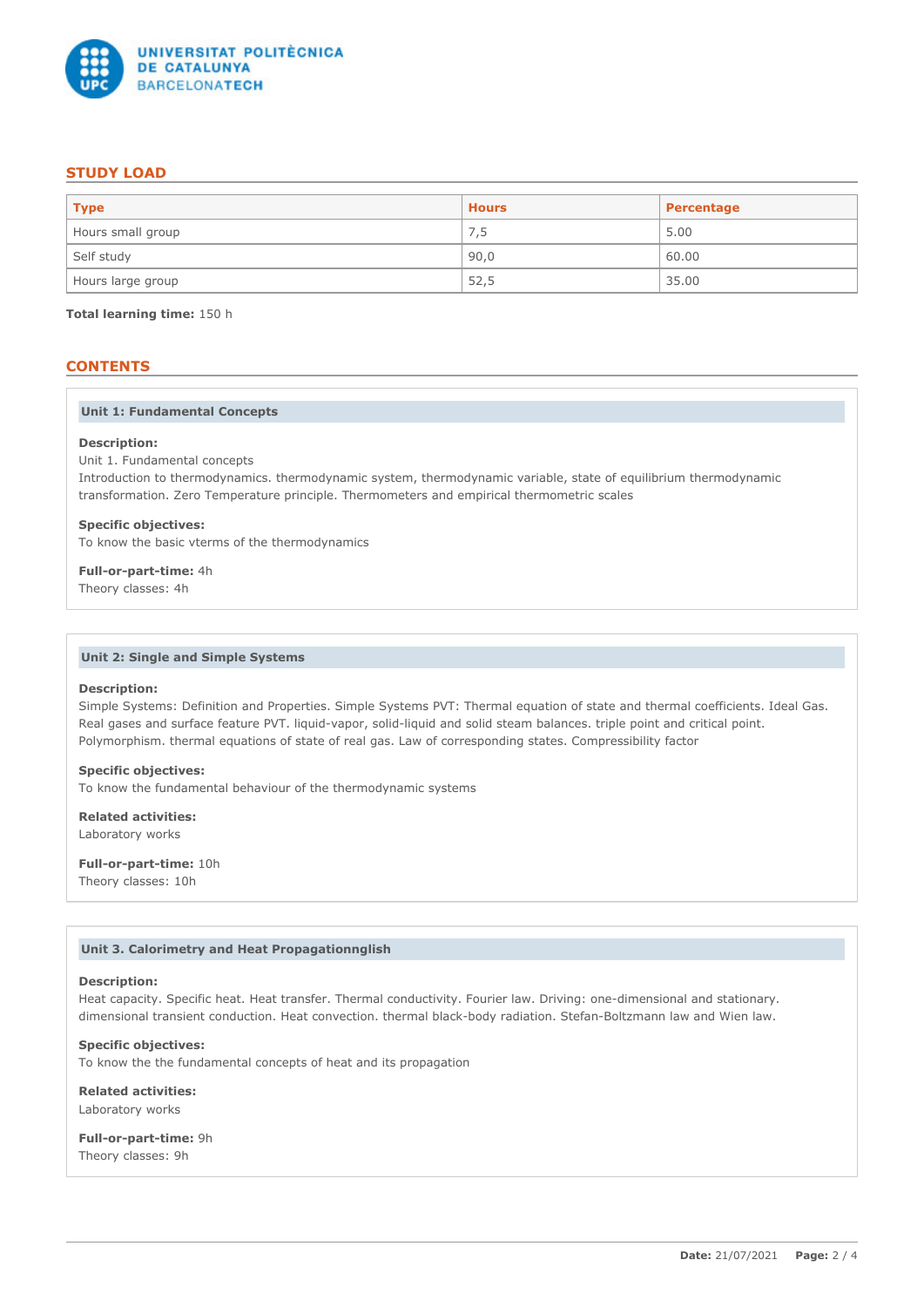

### **First law of thermodynamics**

## **Description:**

Expansion work in simple PVT systems. Dissipative work. Conjugate variables and configuration work on other simple systems: surface work, work torsion work electric and magnetic polarization. First Law of thermodynamics. Internal energy. Enthalpy

## **Specific objectives:**

To know the 1st law of thermodynamics

**Related activities:** Laboratory works

# **Full-or-part-time:** 6h

Theory classes: 6h

### **Unit 5: First law of thermodynamics. energy properties and applications**

## **Description:**

Joule-Gay Lussac experiment. Energy properties of ideal gas: Joule's Law. Joule-Kelvin experiment. Energetic properties of real gas: Generalized Joule's Law. Energy properties of a simple PVT system. Thermodynamic transformations of an ideal gas.

## **Specific objectives:**

Know how to apply the 1st law of thermodynamics

**Full-or-part-time:** 7h

Theory classes: 7h

### **Unit 6: Second law of thermodynamics: Heat Engines**

#### **Description:**

Heat engines. Carnot cycle. Second law of thermodynamics: Clausius and Kelvin Statements Planck. Carnot theorem. Examples of engines: Otto Cycle, Diesel Cycle

#### **Specific objectives:**

To know the basic operation of the heat engines and its relation with the 2nd law of thermodynamics

## **Related activities:** Laboratory works

**Full-or-part-time:** 7h Theory classes: 7h

## **Unit 7: Second law of thermodynamics: Entropy**

#### **Description:**

Clausius theorem. Entropy. Entropy of an ideal gas. Entropy an ideal gas mixture. Entropic statement of the second law of thermodynamics. Heat transfer and TS diagram. Degradation of energy. absolute temperature scale. Entropy and disorder

#### **Specific objectives:**

To know the 2nd law of thermodynamics and its entropic statement

**Full-or-part-time:** 8h Theory classes: 8h